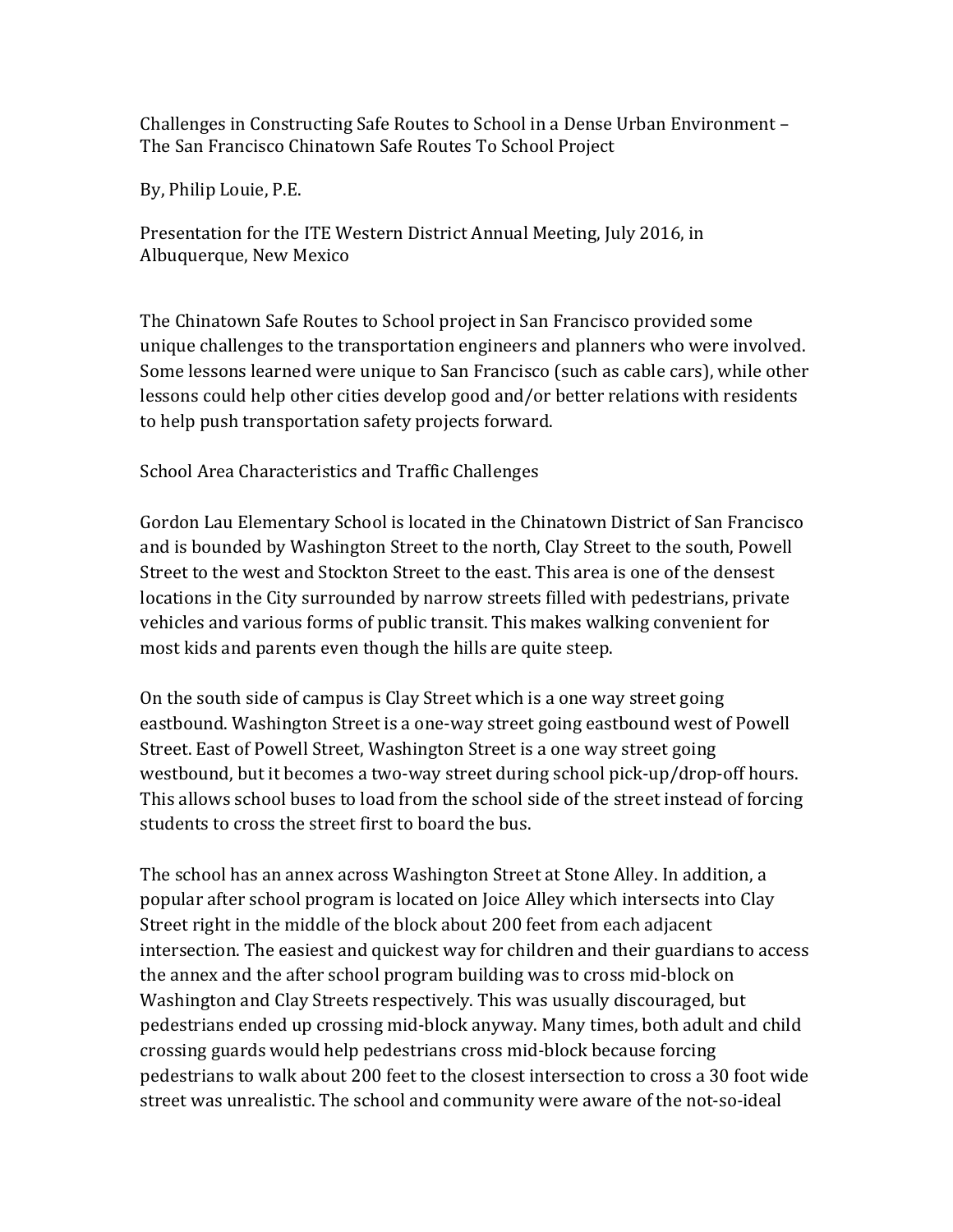mid-block crossing situation around the campus and have asked the SFMTA several times over the years to look into it.

## Powell / Washington Intersection

Another concern they had was the intersection of Powell and Washington Streets, which was an all-way STOP controlled intersection that many of the students cross everyday. The intersection is unique in that two cable car lines run through the intersection but due to the cable cars' unique design, they could not stop at the intersection. They stop about 100 feet back from the intersection to pick-up and drop off passengers and then proceed through the STOP sign. They must do this or else they will not have enough momentum to climb back up the hill on the other side of the intersection. The City has been fortunate not to have many collisions related to this, but even with two adult crossing guards at the corner, residents and school officials were still concerned that this was a collision waiting to happen.

A traffic signal with transit priority was the ideal solution at this intersection, but it was very expensive with no funding source identified. An average signal at the time cost about \$150,000, but estimates were that this complex signal would at least double in cost due to the specialized cable car priority equipment needed. The signal did not meet warrants either. The data showed many warrants fell just under the threshold of being warranted. However, the reasons stated earlier made us realize that a traffic signal would still be the best solution in this case.

## Community Support

The Chinatown community is fortunate to have a number of community support groups for residents of the area. The Chinatown Community Development Center (CCDC), Chinatown Transportation Research Improvement Program and the Stockton Street Commercial Corridor Task Force all have been pushing the SFMTA to help improve safety around Gordon Lau Elementary School. The CCDC had one person who was the "school champion" and had a particularly close relationship to the school. She was also a transportation planner which meant she understood the challenges that the SFMTA had in implementing traffic safety improvements here. This helped better communicate project details during the few times we couldn't get hold of school officials or when they had questions about the project. She also served as our translator and helped translate many of our safety flyers into Chinese which made up about  $71\%$  of the student population at the school.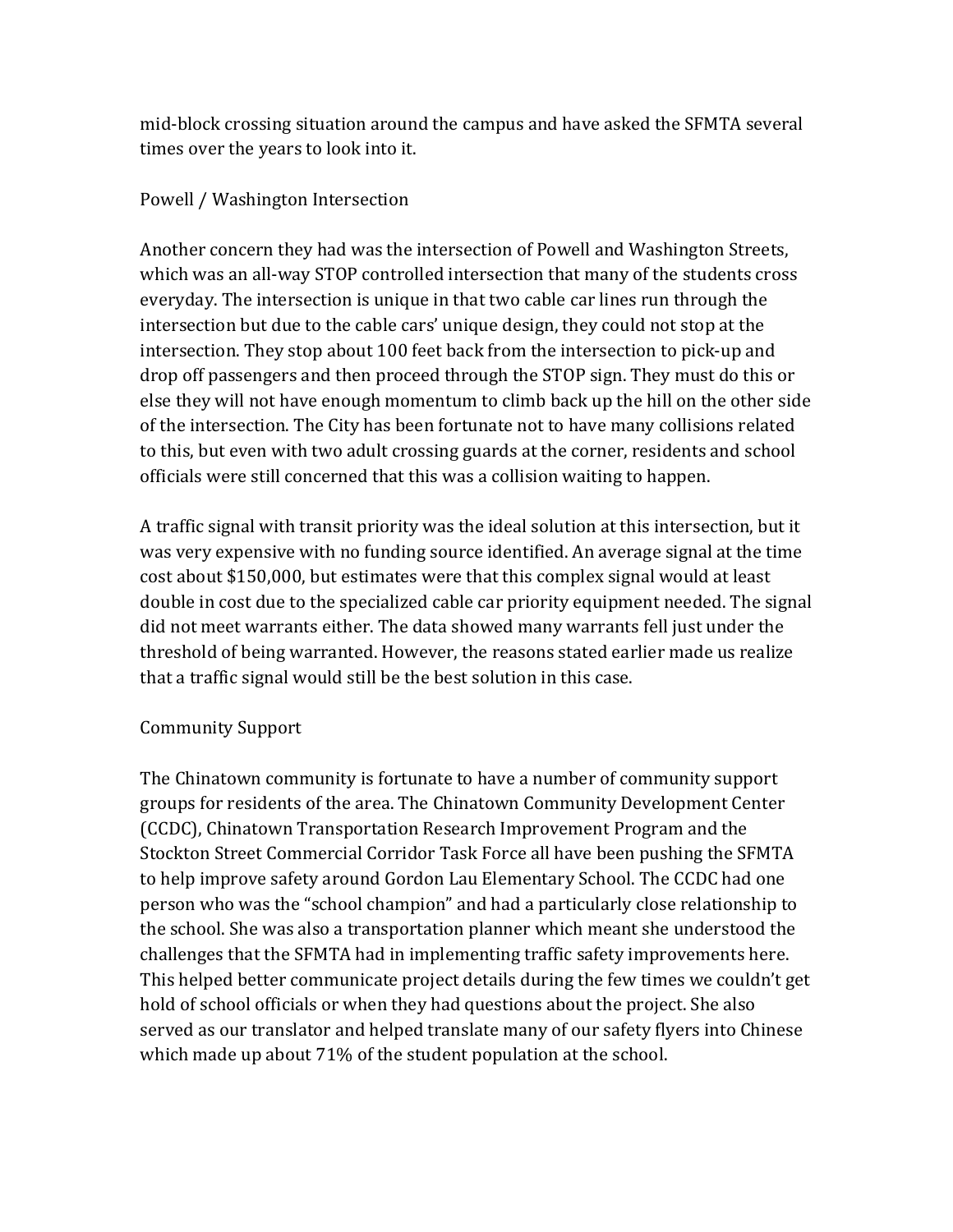The SFMTA also had great support from other city departments such as the Department of Public Health who helped create education and encouragement materials. They helped create safety flyers and supported efforts to start a walking school bus on Walk to School Day which the school participated in every year. The Police Department helped with enforcement issues. The SFMTA also had support from outside agencies such as the California State Automobile Association who helped create and distribute education materials and provided crossing guard training to the older children who were interested. As a result of this collaboration, the SFMTA was awarded an \$836,000 federal Safe Routes to School (SRTS) grant in 2007 to construct various improvements including mid-block sidewalk extensions (also known as a bulb-out), a mid-block crosswalk with flashing beacons, and a traffic signal.

## Design Challenges

Design work started where we met with the school principal and the community organizations over the details of the project. The plan was to install one sidewalk bulb-out on Washington Street between the annex door and the upper playground gate. Another bulb-out was planned on Clay Street on the other side of campus to connect with Joice Alley where the after school program was located. In addition, flashing beacons would accompany the bulb-outs and a new traffic signal at Powell/Washington was to be constructed.

Higher priority projects delayed the project, so work was not restarted until a few years later. During this time, a new principal took charge, so we met to discuss the plans again. The new principal wanted to change the location of the bulb-outs. Luckily, detailed design did not start yet, but the new locations posed some new challenges in design. The Clay Street bulb-out was especially difficult because the bulb-out and crosswalk were originally on the west side of the Clay/Joice intersection. Now, the school wanted it on the east side of the intersection to avoid right turning cars from Clay Street onto Joice Alley. This put the crosswalk and bulbout right next to the school's driveway. This resulted in an unorthodox design where we installed an additional curb and railing between the driveway and the crosswalk/curb ramp area. The Washington Street bulb-out was moved from directly in front of the annex entrance to about 50 feet east. New student policies now dictated that students use the main campus lower playground gate to start and end travel between the annex and main campus. They also wanted parents who drove their kids to school to pick up and drop off their children right at the front door.)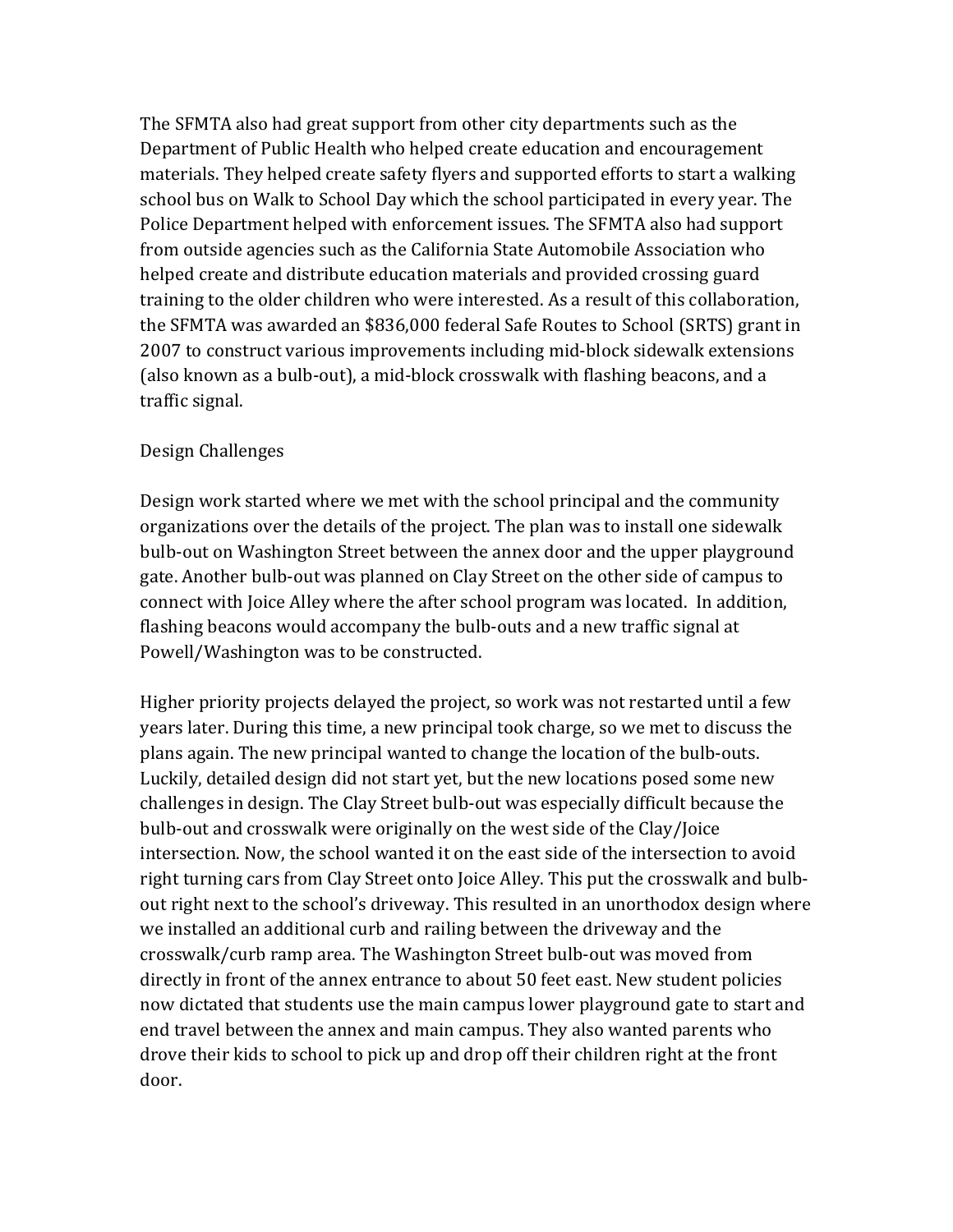Another aspect of the bulb-out design that was overlooked in the planning phase was that the mid-block location did not provide a flat landing at the top and bottom of the curb ramp. The Washington and Clay Street grades were about 13% which meant that it was nearly impossible to provide a flat landing at the top and bottom of the curb ramp at the new crosswalk. This was quite a challenge for the city's Americans with Disabilities Act (ADA) engineer who had to solve this difficult problem. One option was to delete the bulb-out, but the project team agreed that this crossing was crucial for the neighborhood. In the end, a waiver was granted for these curb ramp landings to be built at a 9% grade instead of the usual 2% grade. In the future, we will not recommend installing a mid-block crosswalk at locations with such a steep grade.

The flashing beacons posed another issue because the SFMTA policy is to use solar powered beacons instead of hardwired beacons because of funding and utility constraints. We had concerns about the multi-story buildings around the crosswalks casting shadows on the solar panels. After consulting with the manufacturer, they determined that the solar panels would not get enough sunlight to recharge. Combined with the narrow right-of-way, the 3-4 story buildings were just tall enough to create a building canyon effect that would not allow enough sunlight to hit the solar panels to recharge them. Fortunately, we had some surplus funds from savings in other parts of the project that allowed us to fund the installation of additional conduit from the adjacent signalized intersections to the mid-block flashing beacons. This is another lesson that we will keep in mind for future projects in high density areas.

The most unusual obstacle we encountered was when we were testing the traffic signals. The cable car operators complained that they could not see the cable car signals. What engineers did not realize was that the gripperson who controls the cable car is standing several feet back from the front of the cable car. The low ceiling of the cable car combined with the downhill grade of the approaches meant that the gripperson could not see the signal at the cable car stop. The signals were important because it showed when to stop and start and what was ahead around the corner. The cable car signals were attached to the poles higher than the vehicle signals to discourage the attention of car drivers. However, the high location of the cable car signal was also too high for the cable car operators. In the end, the cable car signals and the vehicle signals were installed side-by-side which is generally discouraged by most traffic signal design experts. However, we installed a CABLE CAR SIGNAL sign next to the cable car signal to inform drivers not to obey it. In addition, an operator bulletin was sent out to all the cable car operators stating that they must duck or squat as they approach this intersection to see their signals. This is one instance